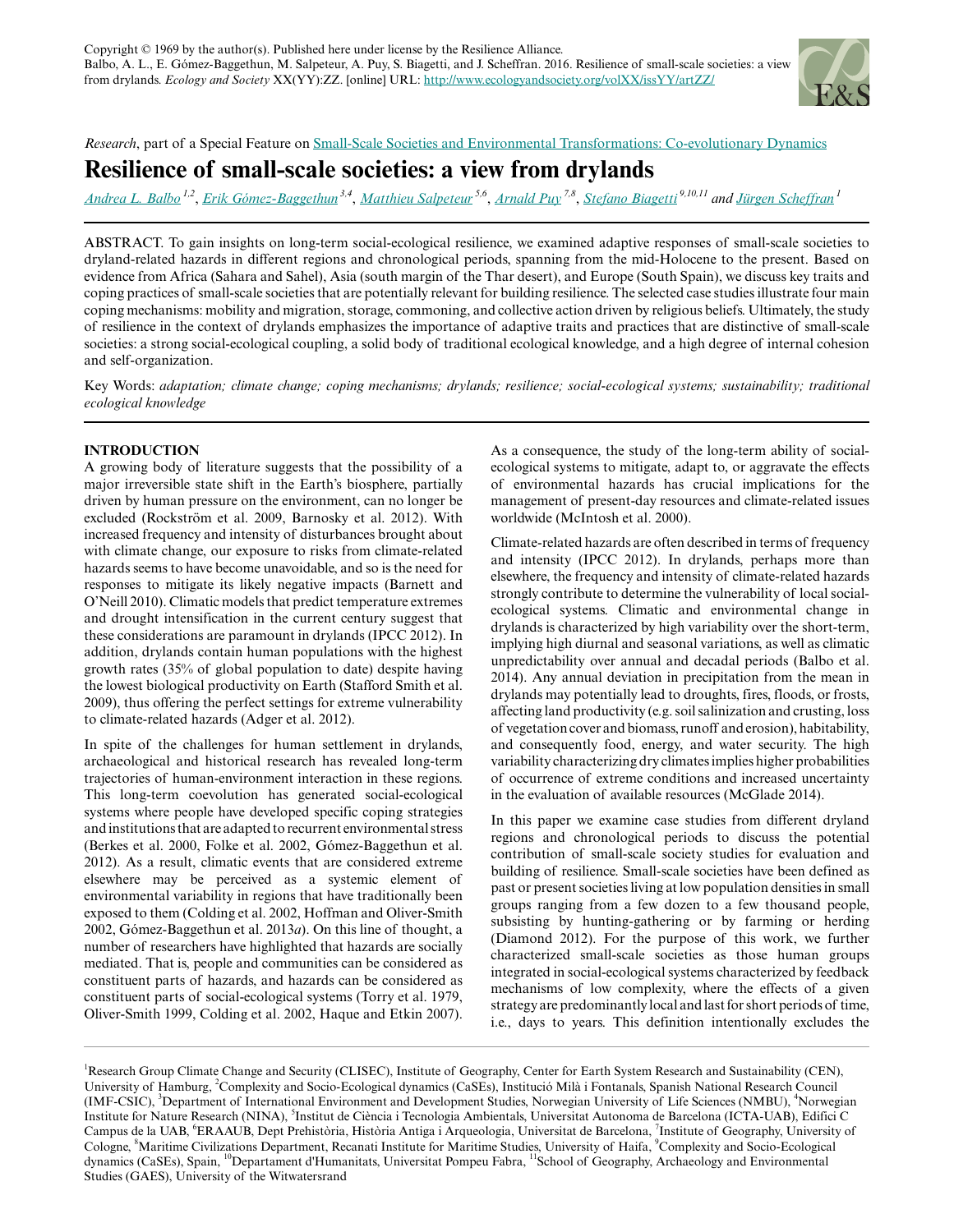potential cumulative effects of actions by aggregates of smallscale societies. Adapting the frameworks proposed by Agrawal et al. (2008) and Thornton and Manasfi (2010), we discuss (1) mobility and migration, (2) commoning, (3) storage, and (4) collective action driven by shared religious beliefs as coping mechanisms that play a central role in ensuring the viability of small-scale social-ecological systems in arid environments. Our reference case studies are drawn from archaeological, historical, and anthropological research, and include Sahelian and Sahara pastoralists, irrigated fields of Andalusi origin (Iberian Peninsula), hunter-gatherers and agro-pastoral groups of Gujarat, India, and traditional farmers of Doñana, Southwest Spain. Although some of the adaptive strategies discussed are found in more than one case study, in the following sections we pair each social-ecological system with a coping mechanism that illustrates a significant aspect of its resilience capability in the face of particular climate-related disturbances. Our final aim is to assess the added value of integrating social and environmental information from small-scale societies in a long-term perspective to inform action aimed at mitigating the impact of climate-related hazards and preventing disaster.

## **CASE STUDIES**

#### **Migration and mobility: the case of Saharan and Sahelian pastoralists**

Mobility and migration are core adaptive strategies within dryland pastoral systems in response to unpredictable and irregularly distributed resource availability, as well as to cope with frequent social, political, and economic change over broad and sparsely settled regions (Kavoori 1996, Salpeteur et al., *in press*). The viability of mobility and migration strategies over the long term is in turn related to the existence of (1) organizations and institutions internally regulating the mobile way of life, such as the distribution of functions among members of coexisting migration groups (Agrawal 2003); (2) formal and informal mechanisms or institutions to manage interactions with external resource users and owners, enabling negotiation and conflict resolution (Nori et al. 2008, Hussein 1998); and (3) higher institutional settings that frame land tenure and movement patterns across large areas (Galvin 2009, Nori and Davies 2007, Robinson and Berkes 2010, Oteros-Rozas et al. 2013).

Sahelian droughts have been described as some of the largest ongoing climate changes (Bates et al. 2008). Here, mobility has been the most common strategy to cope with climatic variability by spreading risk across space and time, with migration and pastoralism being widely adopted for centuries (McCarthy et al. 2000, FAO 2001, Galvin 2009, Dong et al. 2011). In the Central Sahara, animal husbandry has been the most important strategy for food security since the emergence of domesticated animals in the region circa 9 ka BP (thousands of years before present; Marshall 2000, Gifford-Gonzalez and Hanotte 2011). Here, pastoralism was never fully replaced by agriculture, owing among other things to the gradual intensification of aridity starting locally circa 4 ka BP (Di Lernia and Merighi 2006). Even during the Garamantian kingdom (c. 700 BC to 1000 AD), the earliest attested Saharan state, and later during the Islamic period (c. 700-1600 AD), the cultivation of crops in the oases was largely integrated with pastoralism in the mountain ranges (Wilson 2012, Mattingly and Sterry 2013, Mori 2013). In the same region, the

Kel Tadrart Tuaregs of the Acacus Mountains (Southwest Libya) offer a contemporary example of multiresource pastoralism (Biagetti 2014). Over the past century, increasingly affected by dry spells and political restrictions to mobility and resource access, Saharan and Sahelian pastoral groups have significantly broadened the type of labor activities in which they are involved in rural as well as urban areas.

A growing body of literature aims at understanding migration as a coping mechanism (Afifi and Jäger 2010, Piguet et al. 2011), and in an historical long-term perspective, migration appears as a response in climate adaptation (Scheffran et al. 2012*a*). When migrations take place, existing social networks appear to work as potential security nets (Scheffran et al. 2012*a*, *b*). Through such networks, family members are sent away to diversify income, gain knowledge, spread risk, reduce population pressure, insure against future shocks and stresses, and gather capabilities to sustain the community. Although outmigration has been identified elsewhere as a major driver for the loss of local ecological knowledge (Iniesta-Arandia et al. 2015), in other cases migrant social networks show potential for the increase of social resilience in vulnerable communities, by offering new opportunities to diversify household livelihoods and triggering innovations across regions through, e.g., remittance flows, transfer of knowledge, technological transfer and renewable energy, collaborative projects for water management, and education to cite but a few (Scheffran et al 2012*b*, Ngaruiya et al. 2015).

#### **Commoning: the case of Andalusi agriculturalists**

Irrigated social-ecological systems of Andalusi origin (711-1492 AD) encompass long-lasting intensive agricultural systems that have shown a high degree of resilience to different social and climatic disturbances over the centuries (Puy and Balbo 2013, Puy et al. 2016). They were implemented in the Iberian Peninsula after the arrival of Arab and Berber tribes and clans in 711 AD (Guichard 1976, Barceló 1986), and allowed to acclimatize for the first time in the western Mediterranean oriental crops such as the orange or the lemon tree, the artichoke, the cucumber, the watermelon, and the sugar cane (Watson 1983, Retamero 1998). The original Andalusi irrigated field systems extended over limited areas of 2 ha or less (Sitjes 2006). These were largely extended after the feudal conquest of al-Andalus, made in the context of the European Crusades (Torró 2007, Kirchner 2009, Guinot and Esquilache 2012). Through history, irrigated fields of Andalusi origin have shifted from subsistence-based to stateregulated and market-oriented production, and some of them are currently cultivated for the production of fruits and vegetables that are exported across Europe.

Transformations and enlargements of traditional hydraulic systems are constrained by water availability and favorable slopes, because gravity is needed to allow water flow across the channel network (Barceló 1989). In addition, the initial channel layout and the location of hydraulic devices and irrigated plots cannot be modified during later extensions without putting the whole system at risk (Barceló 1989, Glick 1990). In spite of these limits to growth, traditional hydraulic systems might involve flexible water allocation regimes, which can be changed to effectively cope with water shortages. In that sense, the long-term resilience of hydraulic systems largely depends on their governance with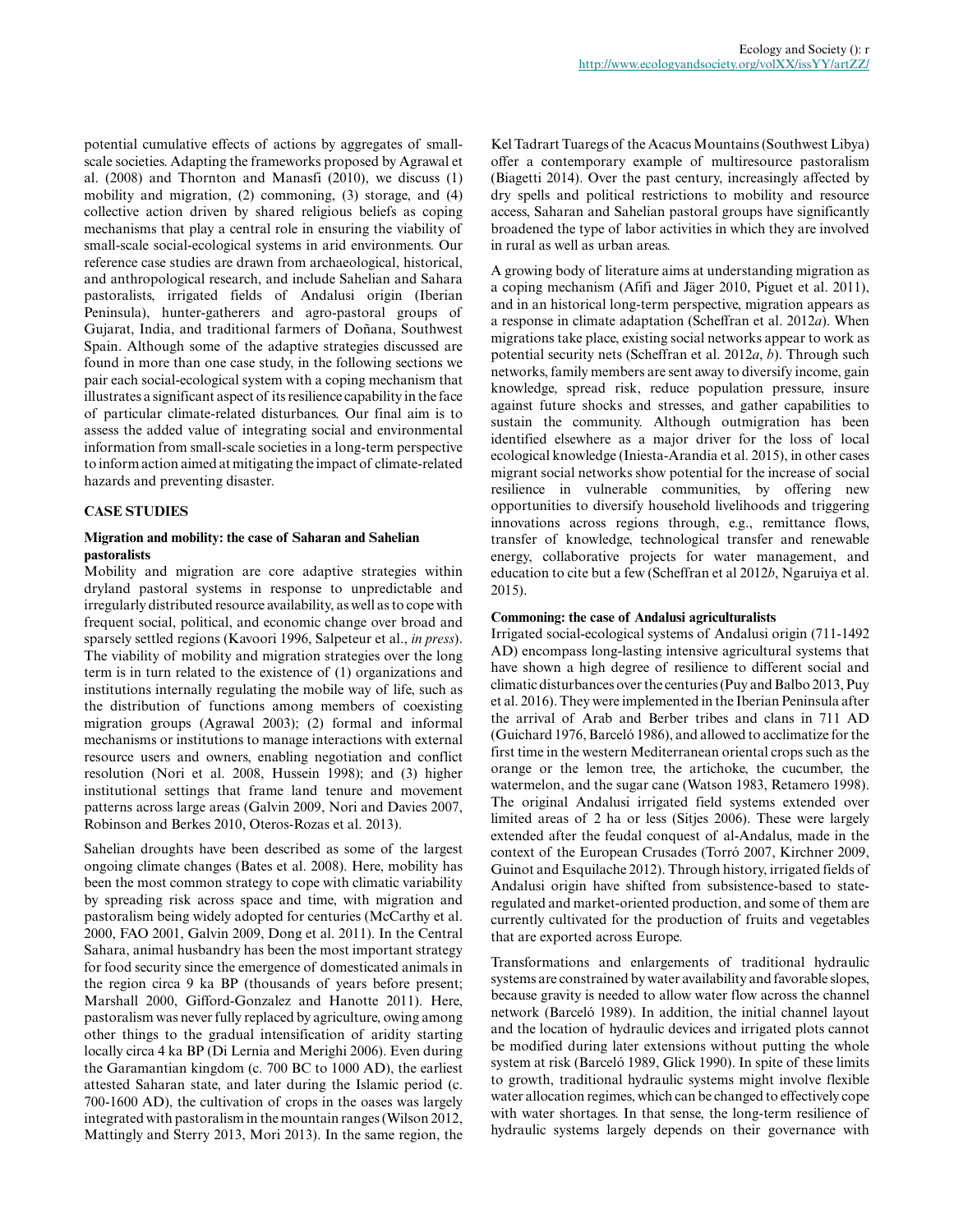institutional arrangements able to swiftly respond to dry spells and to solve conflicts between irrigators potentially arising in times of water shortages. Fines to irrigators caught stealing water may be reinforced during the dry season as a deterrent to free riding and to prevent situations potentially leading to the "tragedy of the commons" (Hardin 1968, Ostrom 1990). Water allocation rules may be temporarily modified to minimize the loss in bulk production, e.g., by giving irrigation priority to crops that are in most need of water (Maas and Anderson 1978), by promoting a temporary reduction in irrigated land (Pérez et al. 2011), or by maximizing the net income per unit of water used rather than per land unit (Fereres and Soriano 2007). Adaptive water allocation rules and conflict-solving mechanisms governed by local institutions and communities are critical in ensuring the viability of these intensive agrarian areas over the long-term. The Council of the Wise Men of Murcia or the Water Tribunal of València are examples of such institutions, dating back to al-Andalus and included in the UNESCO's list of intangible heritage since 2009.

Many authors have characterized small-scale hydraulic systems as better endowed to achieve long-term survival in the face of uncertainty (Guijt and Thompson 1994, Mabry 1996*a*, *b*, Ertsen et al. 2013). However, recent studies suggest that increased water shortage, sprawling cities, market competition, aging of cultivators, and lack of modernization could undermine in the short- to mid-term the resilience of both small- and large-scale traditional Mediterranean irrigated fields (Rodríguez Díaz et al. 2007, Martínez-Fernández et al. 2013, Iniesta-Arandia et al. 2015). New institutional challenges arise as agricultural production becomes economically less important for the local population, often employed elsewhere. Work in the field has become a weekend diversion for many, and cycling, trekking, and historical routes across the irrigated fields are becoming an increasingly relevant source of income. This new wave of lucrative and ludic activities should be coupled with institutional designs aimed at maintaining traditional hydraulic systems attractive, viable, and resilient. Awareness of potential drawbacks prompted by dependency on external inputs should contribute to promoting the sustainable use of amenities and ecosystem services in these areas.

#### **Storage: the case of early agro-pastoral systems in Gujarat**

Available evidence from Gujarat (Northwest India) suggests that Holocene hunter-gatherer populations settled the region circa 9 ka BP. In contrast with more common situations where huntergatherers were rapidly replaced by agro-pastoral groups (e.g., Neolithic Europe; see Fort et al. 2012), hunter-gatherers in Gujarat interacted with agro-pastoral populations for millennia (c. 7.5-4 ka BP) before disappearing circa 4 ka BP. Agent-based models developed for Gujarat suggest, on one hand, that huntergatherer resource procurement strategies were highly adapted to the local climate, at least until drought frequency intensified around circa 4 ka BP (Clift and Plumb 2008, Anderson et al. 2010, Balbo et al. 2015). On the other hand, the same agent-based models suggest that the viability of the earliest agro-pastoral populations of Gujarat depended largely on consistent storage of foodstuff and on livestock, jointly covering at least 40% of their caloric intake. Absent from hunter-gatherer archaeological contexts, evidence of substantial storage features and cattle domestication becomes ubiquitous in agro-pastoral contexts from the late phases of the Holocene (Patel 2009, Balbo et al

2015). Storage, livestock being a variance of it (O'Brien and Bentley 2015), was interpreted as the key strategy that allowed agro-pastoral groups in Gujarat to overcome the period of intensified drought responsible for the disappearance of huntergatherer populations in the region circa 4 ka BP.

The case of Gujarat indicates that short-term climatic variation (standard deviation) is more relevant than long-term change (mean) in shaping population dynamics in drought-prone regions (Balbo et al. 2014). In such areas, unlike regions characterized by a steady climate ensuring year-round yields, delayed food consumption becomes fundamental to lower vulnerability and increase resilience. In the context of small-scale societies and early agricultural systems, the boundary between subsistence storage and surplus storage has been assessed to be the amount of foodstuff needed to cover three consecutive years with scarce harvests (Angourakis et al. 2015). Past those limits, storage can no longer be considered as a mere risk-reduction strategy, but rather a wealth-accumulation strategy, as emerging from the study of the evolution of Neolithic food storage in the Near East and in Europe (Kuijt 2015, O'Brien and Bentley 2015, Winterhalder et al. 2015). In such contexts, the production of surplus is in most cases directly related to the existence of effective storage structures and capabilities (Balbo et al. 2015).

Beyond the context of Gujarat, storage has emerged as a key buffering strategy to face fluctuating crop production from the very early stages of agriculture development in other regions of the world, because it allows the delayed consumption of foodstuff in sedentary agricultural societies (Balbo 2015). This adaptive strategy was intertwined with domestication in drylands in Southwest Asia (Near East) in the early Holocene, where storage of wild cereal grains is attested in Dhra' as early as 11 ka BP (Kuijt and Finlayson 2009, Kuijt 2015). In fact, agent-based models suggest that the agricultural lifestyle all together would hardly have been viable without the development of consistent and systematic storage practices and technologies (Angourakis et al. 2015). Finally, as production and storage capabilities increased above subsistence needs, the accumulation of surplus may have contributed in some measure to some of the major challenges inherited by contemporary societies, predominantly characterized by market-oriented farming: (1) the exponential spread of agricultural systems and related environmental transformations; (2) the transition to less cohesive societies, prompted in part by the accumulation of surplus (De Saulieu and Testart 2015); and (3) the progressive decoupling, in terms of perceived dependency between agricultural production and climate variability.

## **Shared belief systems: the case of farmers in Doñana, Southwest Spain**

Doñana, a system of wetlands and sand dunes located in Southwest Spain, provides an example of climate-related collective action based on shared belief systems (López-Taillefert 1998). The area's climate has been described as semiarid (Romero Macías et al. 1996), and high precipitation irregularity leading to significant aridification phases has characterized the area in given historical periods (Sousa and García-Murillo 2003, García-Barrón et al. 2011). Consistently settled since the Phoenician and Roman periods, the marshlands of Doñana have been characterized by a subsistence-oriented economy, where in the absence of modern mechanization in agriculture until the mid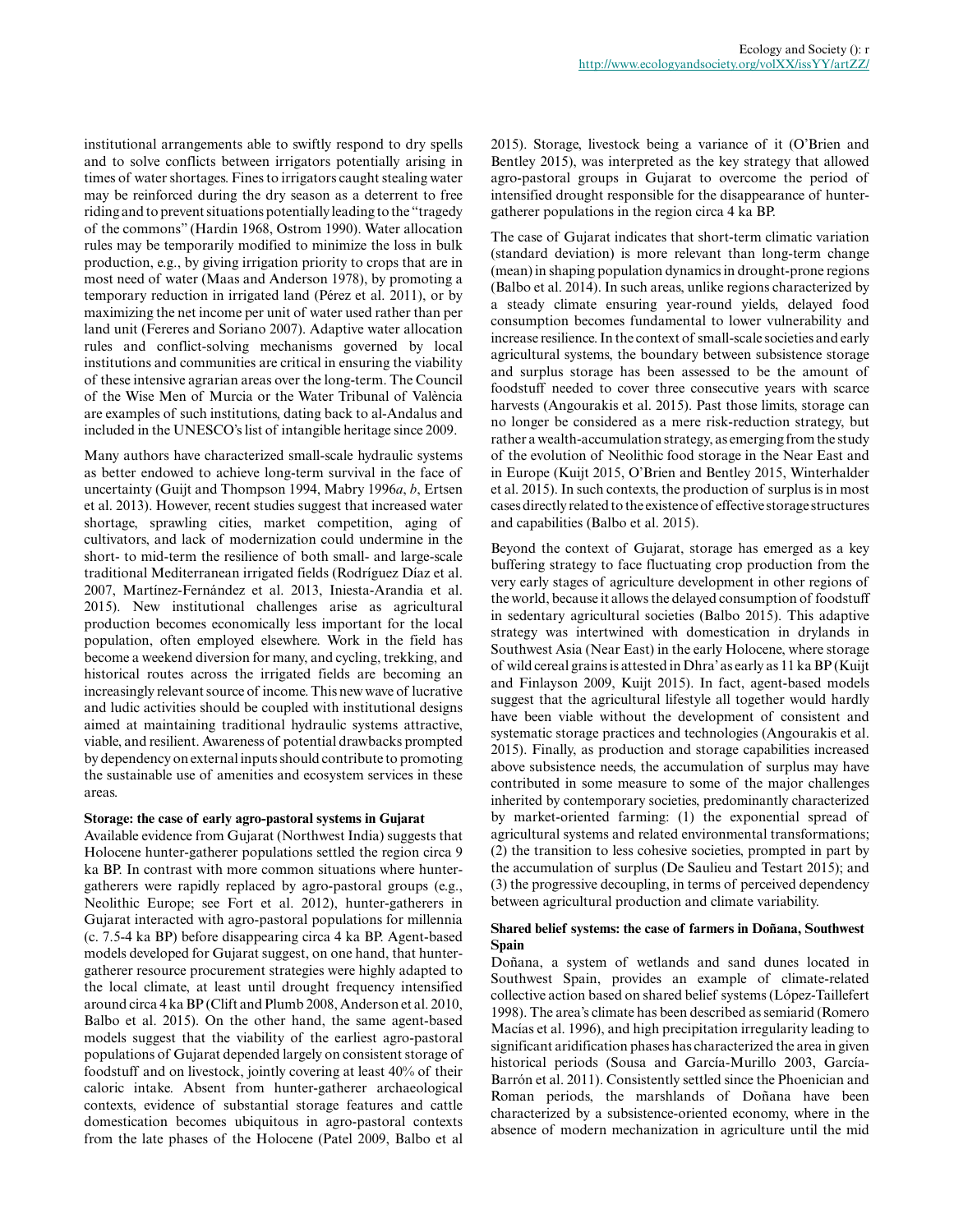20th century livelihood relied heavily on traditional knowledge and practices (Gómez-Baggethun et al. 2010). Livestock raising and slash and burn shifting agriculture (to deal with lack of nutrients) were the main subsistence practices in use. Large parts of Doñana territory were managed as commons until land privatization in the mid 19th century (Ojeda 1987), and conservation enclosures in the mid 20th century brought about major restrictions for locals in access to land and resources (Gómez-Baggethun et al. 2013*a*). Farmers of Doñana gradually developed a rich diversity of coping strategies to spread climaterelated risk across space, i.e., mobility; time, i.e., storage and rationing; assets, i.e., diversification; and households or communities, i.e., sharing and pooling (Giansante et al. 2003, Sauri et al. 2003, Gómez-Baggethun and Reyes-García 2013). In case of extreme events such as prolonged droughts, such coping strategies were complemented with collective action practices and rituals based on a shared system of beliefs around the local religious icon Virgen del Rocío (Our Lady of the Dew; Christian 1982, Barriendos 2005). The Virgin has been venerated by the locals since 1280 AD for her believed power to protect from environmental calamities (Flores Cala 2005), and at least since the 16th century locals have organized religious ceremonies, known as *Venidas de la Virgen*, to pray for her assistance in response to climate extremes (Flores Cala 2005).

The preservation of local historical archives informs on the occurrence of prolonged droughts that brought about crop failure and the dying of people and cattle (Flores Cala 2005). In Doñana, the occurrence of exceptional climate-related events matches with the celebration of ceremonies starring the statue of the Virgen del Rocío for the period 1582-1930 AD (Gómez-Baggethun et al. 2012). Most ceremonies were performed in spring to "prevent" the occurrence of a dry year. Requests to celebrate the ceremony were made by the guilds to the village council and then commanded to religious authorities, which had the final word on the possibility to perform them. By maintaining and strengthening a common identification within the framework of a shared belief system, such rituals contributed to keeping cohesion in the community during periods of shortages, arguably limiting the emergence of conflicting behavior such as robberies. The shared system of local beliefs played a critical role in maintaining long-term social-ecological resilience by facilitating collective responses and by preventing social unrest.

In addition to providing an expectation of relief, religious processions had associated effects that may also have contributed to building resilience. For example, during processions, local authorities provided food to the porters of the statue, recruited among the poorest members of the community, thus contributing to alleviating food shortage among the most exposed. Furthermore, generous public expenditure for the ceremonial processions, including the repair of local tracks, could serve as stimulus to the local economy (Flores Cala 2005). Belief-based behavior prompts changes in other behavioral spheres, e.g., affecting social structure by promoting cooperation and collective action. In spite of their potentially conservative and inhibitory nature, belief systems and religious entities can thus, in specific cases, act as a sort of mitigation technology enhancing social cohesion (Gómez-Baggethun et al. 2012). From a more general viewpoint, belief-based behavior is part of a broader framework made of traditional ecological knowledge (TEK).

## **PILLARS OF RESILIENCE IN SMALL-SCALE SOCIETIES**

Population thresholds, mostly ranging from a few hundred to a few thousand, have often been used to define small-scale societies (Smith and Wishnie 2000, Diamond 2012). In this paper, rather than considering size as a set parameter critical to conceptualize small-scale societies, we see it as an emerging feature defined by the social-ecological contexts in which small-scale societies develop through time their resilience strategies and climaterelated coping mechanisms. This approach highlights the dynamic nature of small-scale societies and stresses the need to focus on their adaptive traits and practices, which ultimately depend on their environmental awareness and institutional flexibility. Environmental awareness relies on the maintenance of strong social-ecological coupling and on the continuation of a solid body of TEK. Institutional flexibility, with the capacity for collective responses, depends on the preservation of internal cohesion and on the conservation of a high degree of self-organization (Agrawal et al. 2008, Reyes-Garcia et al. 2013). These adaptive traits are found across the case studies presented above and have been fundamental to enhance the resilience of small-scale societies in the face of climatic change, in drylands and beyond.

Regarding environmental awareness, people tend to pay attention to issues that are spatially, temporally, and socially close to their daily experiences, thus being within their own window of attention (Scheffran 2011). Small-scale societies, including those found in drylands, are often located in rural contexts with frequent exposure to, and high dependency on, local food-production processes and related activities. As a result, members of smallscale societies have often developed robust social-ecological bonds and have a more marked temporal, spatial, and social proximity with issues related to climate change (IPCC 2012), which define the perception of and response to external stressors (Pyhälä et al. 2016). Specifically, being consistently exposed to climate variability and extremes, small-scale societies in drylands have maintained a strong sense of environmental awareness that enables them to make an informed evaluation of the potential effects of local temperature rise, related hazards, and possible responses, e.g., concerning food production systems (Wildcat 2013). Although having significantly different group sizes, all social-ecological systems (foraging, pastoral, agricultural, and mixed) reviewed in this paper showed a high degree of investment in coping mechanisms aimed at the management of local food resources, the availability of which has been historically strongly coupled with climate variability, at least until the introduction of mechanization and modern technologies. Migration, storage, regulated sharing of common pool resources, and shared belief systems have all played important roles as buffering strategies aiming at dealing with shortages and preventing social conflict in times of scarcity, thus ensuring the continuity of the basic structure and function of the social-ecological system in which they are implemented, that is, their resilience.

The effectiveness of such coping strategies relies largely on a solid body of TEK. TEK refers to a cumulative assemblage of knowledge, practice, and belief, evolving by adaptive processes and handed down through generations by cultural transmission, about the relation of living beings, including humans, with one another and with their environment (Berkes et al. 2000). Within small-scale societies, TEK forms an ensemble of intangible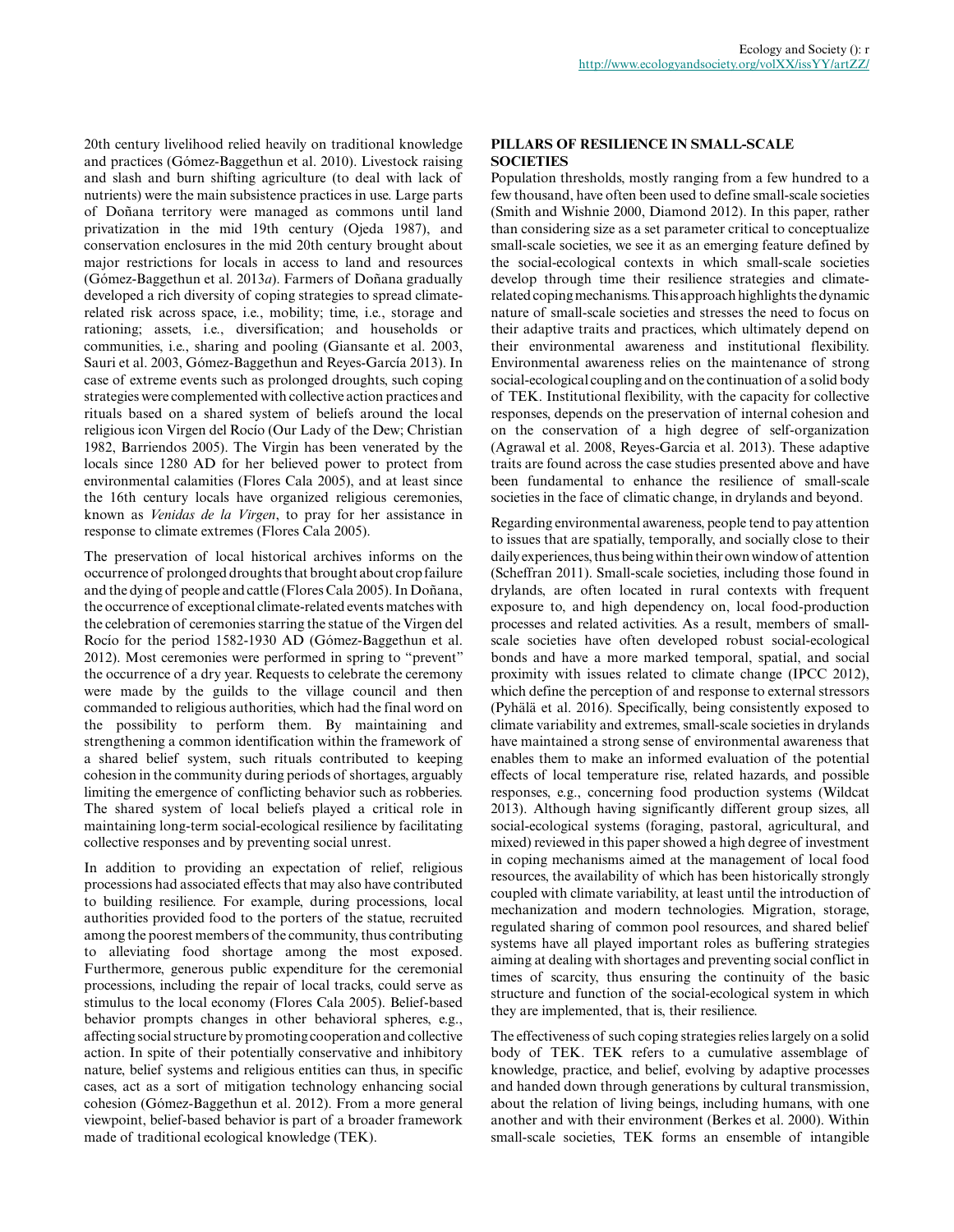customary devices that include multiple practices to cope with disturbance and change (Gómez-Baggethun et al. 2013*b*). As such, TEK includes adaptive strategies in response to environmental hazards that are based on long-term trajectories of human-environment interaction. The ways in which TEK is acquired, shared, and maintained within a given group, as well as between groups, depend largely on the social-ecological context in which the group is embedded, and may as such involve communities of different sizes or distinctive sectors within a given community. For example, knowledge about migration routes and related resources among pastoral groups are often shared within migration clusters based on kinship, as is the case for present-day Rabari pastoral groups in Gujarat (Salpeteur et al. 2015). Likewise, storage facilities in early farming communities may have been implemented differently at the individual, household, subgroup, and group level, depending on the group social structure and on the TEK held by those implementing them (Balbo et al. 2014). Irrigators from different hydraulic systems may share basic knowledge regarding irrigation, but their water allocation regimes and adaptive solutions to uncertainty will be specifically adapted to local social-ecological conditions. Likewise, as seen in the case of farming populations in Doñana, a specific aspect of TEK, i.e., that concerning belief-based behavior, tends to be shared among larger portions of a given community or larger communities altogether (Gómez-Baggethun et al. 2012).

The constitution, implementation, and maintenance of TEKbased actions are largely based on group cohesion. Anthropological and historical studies have widely documented the existence of group-size thresholds, within a given decisionmaking process and the involved community, beyond which collaboration, agreement, and flow of information are seriously impaired (overview in Alberti 2014). This matter had previously been described as the "scalar stress" issue (Johnson 1982), in which the increase in population is correlated with an increase in in-group disputes. Rising communication flows caused by booming populations tend to reach a threshold beyond which the workload required to process the information exceeds the intellectual capacity of the group members or the amount of resources they want to spend in coordination, leading to disappointment, stress, and conflict (Meier 1972). Different thresholds ranging from 6 to 200 individuals have been proposed for the onset of unmanageable disputes leading to group division, development of hierarchical structures, and/or collapse (Johnson 1982, review in Alberti 2014). Although critical thresholds may vary depending on pre-existing social and ecological factors, an early example being that of storage among Neolithic agriculturalists, the very existence of a negative correlation between cooperation, agreements, and group size suggests that (1) the emergence and maintenance of swift collective and coordinated action may have been easier in relatively small populations, contributing, e.g., to the long-term viable management of such commons as water, pasture, or foodstuff (Ostrom 1990); and (2) the existence of a strong internal cohesion in small-scale societies has contributed to improving their capacity to adapt and rearrange their strategies in the face of climatic disturbances, providing they were able to maintain a highdegree of self-organization (Adger 2003, Pelling and High 2005).

Together with internal cohesion, autonomy and self-organization are critical attributes endowing small-scale societies with the capacity to develop dynamic coping mechanisms in a timely way. Self-organization is observed across small-scale societies of different types and sizes. Highly mobile pastoral and foraging groups are topic examples of self-organized communities, living across established administrative and political borders (Agrawal 2003). Autonomous communities have implemented irrigated agricultural systems of Andalusi origin mostly as self-organized systems. Although these social-ecological systems are now embedded in broader political and economical frameworks, such as the hydrographical confederations defining the management and distribution of water proceeding from major Iberian river systems, local communities retain a relatively large degree of autonomy for regulating water allocation among local users (Ostrom 1990). The capacity for self-organization may therefore enable small-scale societies to persist in spite of external political changes or economical shifts and to respond faster than largerscale governance bodies to local climatic challenges because of their accurate social-ecological knowledge and greater operational proximity.

Two questions remain. First, how can semiautarchic systems, characterized by strong internal cohesion and self-organization, be integrated in the contemporary context of global interconnectedness? Second, to what the degree can their traditional knowledge and coping practices be applied today? Accelerated global change may rapidly push slowly built coping competence in different directions, thus affecting the capacity of small-scale societies, in drylands as elsewhere, to respond to climate-related stress. Some features identified as historically nurturing community resilience to cope with environmental change, such as social-ecological coupling and living bodies of TEK, are likely to be eroded as small-scale societies become increasingly integrated in the market economy (Gómez-Baggethun et al. 2010, Reyes-Garcia et al. 2013). The recent acceleration in urbanization and technification is also likely to foster social-ecological decoupling, promoted by the fast deterioration of generalized ecological knowledge and the physical and cognitive detachment of humans from the environment. On the other hand, contemporary hyperconnectivity, with increased and generalized access to long-range transportation and communication, promotes migratory activity and the intensification of exchanges. With migration routes and communication networks, goods, information, and knowledge travel faster over larger areas (see Sow et al. 2015, for the case of Morocco). These new dynamics, coupled with sensible regulations, have the potential to increase the flexibility, diversity, and creativity of communities in addressing environmental stress, fostering the development of innovative coping practices (Scheffran et al. 2012*b*) and the integration of TEK with new technologies for resilience and sustainability solutions (Berkes et al. 2000, Kristofferson and Berkes 2005, Berkes and Turner 2006, Armitage et al. 2009).

## **CONCLUSIONS**

Small-scale societies in drylands are characterized by their exceptional exposure to climate-related hazards. For that reason, the long-term study of foraging, pastoral, and farming socialecological systems in drylands provides a vantage viewpoint into the challenges and opportunities for resilience under current global climatic trends.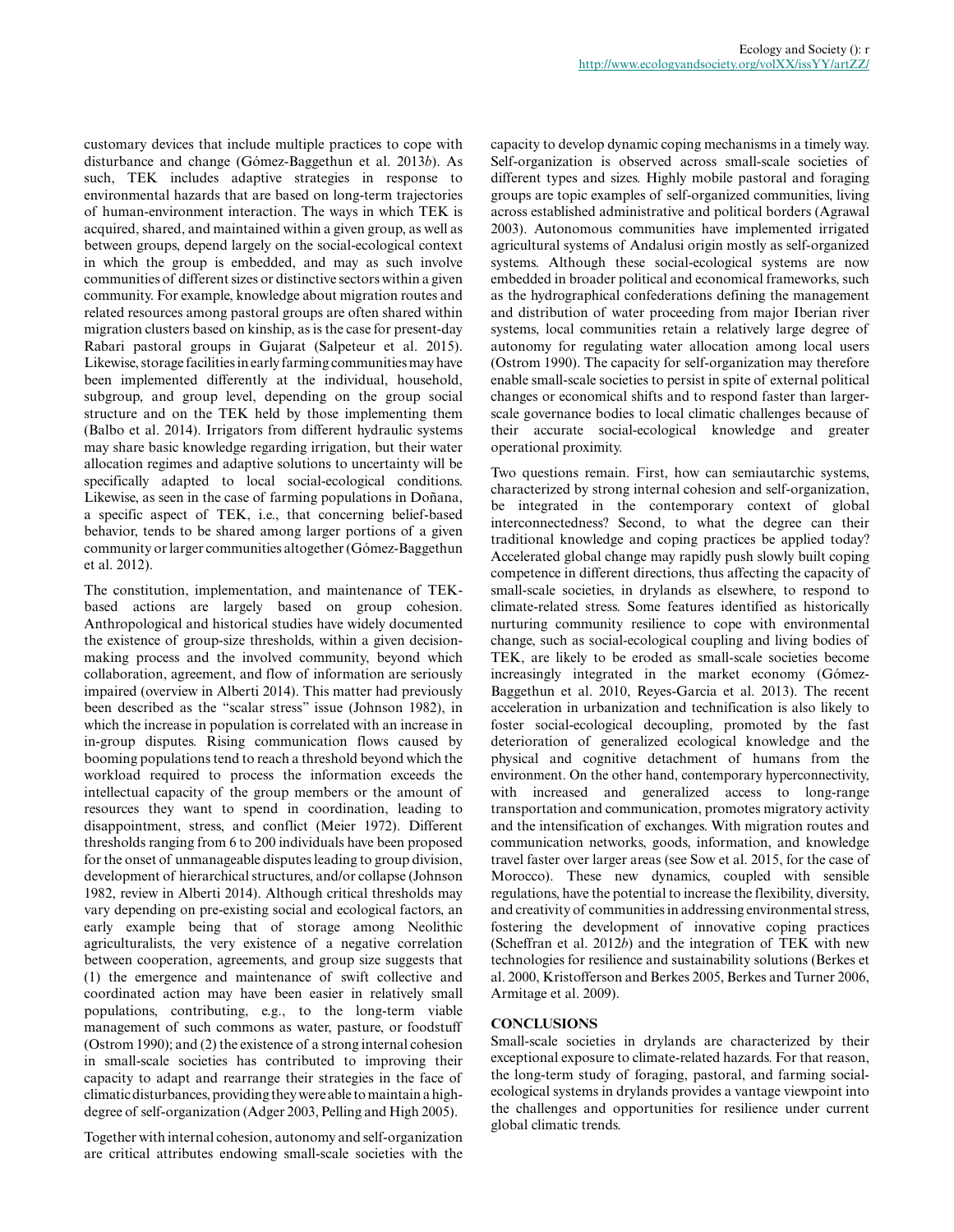A long-term perspective on climatic adaptive capacity among small-scale societies in drylands highlights key adaptive traits that have been relevant for the maintenance of environmental awareness and institutional flexibility, with potential for fostering resilience strategies in regions exposed to climate-related hazards: maintenance of strong social-ecological coupling, living bodies of TEK, preservation of internal cohesion, and conservation of a high-degree of self-organization.

However, coping mechanisms to build resilience that have been implemented and successfully used over the long term are now facing new challenges as small-scale societies become globally integrated. As social complexity increases, supported by technological and institutional innovation, biophysical constraints on small-scale societies are released, leading to a gradual decoupling of social-ecological systems (Mumford 1934, Hill et al. 2015). The progressive assimilation of small-scale societies within the global work market poses significant challenges for the integration of TEK systems in the spheres of formal education and new technologies (Kramer 2005). Culturally and geographically consistent in traditional smallscale societies, identity and group cohesion are increasingly layered and distributed concepts in present hyperconnected societies. Finally, adaptive flexibility arising from selforganization in small-scale societies may be hampered when they become embedded within broader institutions and organizations that oversee or fail to involve local and informal organizations and institutions (Holling and Meffe 1996, Gómez-Baggethun et al. 2013*a*).

*Responses to this article can be read online at:* [http://www.ecologyandsociety.org/issues/responses.](http://www.ecologyandsociety.org/issues/responses.php/8327) [php/8327](http://www.ecologyandsociety.org/issues/responses.php/8327)

## **Acknowledgments:**

*We would like to thank Victoria Reyes-García and Marco Madella for involving us in the workshop "Small-Scale Societies and Environmental Transformations: Co-evolutionary Dynamics" sponsored by the Catalan Institution for Research and Advanced Studies (ICREA). We much appreciate the contribution of two anonymous reviewers. AB worked on this paper on a Juan de la Cierva contract from the Spanish Ministry of Economy and Competitiveness (MINECO) and on a Humboldt Research Fellowship from the Alexander von Humboldt Foundation. AP worked on this paper on a Humboldt Research Fellowship from the Alexander von Humboldt Foundation and on a Marie Curie Intra-European Fellowship from the European Comission (DryIR, 623098). MS worked on this paper on a SimulPast contract from the CONSOLIDER-INGENIO 2010 from the MINECO (CSD2010-00034). SB worked on this paper on a Marie Sklodowska-Curie contract from the European Commission. The work of JS was supported in part by the CliSAP Excellence Cluster funded by DFG.*

#### **LITERATURE CITED**

Adger, W. N. 2003. Social capital, collective action, and adaptation to climate change. *Economic Geography* 79:387-404. [http://dx.doi.org/10.1111/j.1944-8287.2003.tb00220.x](http://dx.doi.org/10.1111%2Fj.1944-8287.2003.tb00220.x)

Adger, W. N., J. Barnett, K. Brown, N. Marshall, and K. O'Brien. 2012. Cultural dimensions of climate change impacts and adaptation. *Nature Climate Change* 3(2):112-117. [http://dx.doi.](http://dx.doi.org/10.1038%2Fnclimate1666) [org/10.1038/nclimate1666](http://dx.doi.org/10.1038%2Fnclimate1666) 

Afifi, T., and J. Jäger, editors. 2010. *Environment, forced migration and social vulnerability*. Springer, Berlin, Heidelberg. [http://dx.](http://dx.doi.org/10.1007%2F978-3-642-12416-7) [doi.org/10.1007/978-3-642-12416-7](http://dx.doi.org/10.1007%2F978-3-642-12416-7)

Agrawal, A. 2003. Indigenous decision-making and hierarchy in migrating pastoralist collectives: the Raika of Western India. Pages 419-447 *in* M. J. Casimir and A. Rao, editors. *Nomadism in South Asia*. Oxford University Press, New Delhi, India.

Agrawal, A., K. Kononen, and N. Perrin. 2008. *The role of local institutions in adaptation to climate change*. Social Development Working Papers. Paper No. 118. June 2009. World Bank, Washington, D.C., USA.

Alberti, G. 2014. Modeling group size and scalar stress by logistic regression from an archaeological perspective*. PLoS ONE* 9(3): e91510. [http://dx.doi.org/10.1371/journal.pone.0091510](http://dx.doi.org/10.1371%2Fjournal.pone.0091510) 

Anderson, D. M., C. K. Baulcomb, A. K. Duvivier, and A. K. Gupta. 2010. Indian summer monsoon during the last two millennia. *Journal of Quaternary Science* 25:911-917. [http://dx.](http://dx.doi.org/10.1002%2Fjqs.1369) [doi.org/10.1002/jqs.1369](http://dx.doi.org/10.1002%2Fjqs.1369) 

Angourakis, A., J. I. Santos, J. M. Galán, and A. L. Balbo. 2015. Food for all: an agent-based model to explore the emergence and implications of cooperation for food storage. *Environmental Archaeology: The Journal of Human Palaeoecology* 20(4):349-363. [http://dx.doi.org/10.1179/1749631414y.0000000041](http://dx.doi.org/10.1179%2F1749631414y.0000000041)

Armitage, D. R., R. Plummer, F. Berkes, R. I. Arthur, A. T. Charles, I. J. Davidson-Hunt, A. P. Diduk, N. C. Doubleday, D. S. Johnson, M. Marschke, P. McConney, E. W. Pinkerton, and E. K. Wollenberg. 2009. Adaptive co-management for socialecological complexity. *Frontiers in Ecology and the Environment* 7(2):95-102. [http://dx.doi.org/10.1890/070089](http://dx.doi.org/10.1890%2F070089) 

Balbo, A. L. 2015. Storage: introduction to the special issue. *Environmental Archaeology: The Journal of Human Palaeoecology* 20(4):305-313. <http://dx.doi.org/10.1179/1749631415Y.0000000021>

Balbo, A. L., D. Cabanes, J. J. García-Granero, A. Bonet, P. Ajithprasad, and X. Terradas. 2015. A microarchaeological approach for the study of pits. *Environmental Archaeology: The Journal of Human Palaeoecology* 20(4):390-405. [http://dx.doi.](http://dx.doi.org/10.1179%2F1749631414y.0000000044) [org/10.1179/1749631414y.0000000044](http://dx.doi.org/10.1179%2F1749631414y.0000000044)

Balbo, A. L., X. Rubio-Campillo, B. Rondelli, M. Ramírez, C. Lancelotti, A. Torrano, M. Salpeteur, N. Lipovetzky, V. Reyes-García, C. Montañola, and M. Madella. 2014. Agent-based simulation of Holocene monsoon precipitation patterns and hunter-gatherer population dynamics in semi-arid environments. *Journal of Archaeological Method and Theory* 32:426-446. [http://](http://dx.doi.org/10.1007%2Fs10816-014-9203-1) [dx.doi.org/10.1007/s10816-014-9203-1](http://dx.doi.org/10.1007%2Fs10816-014-9203-1)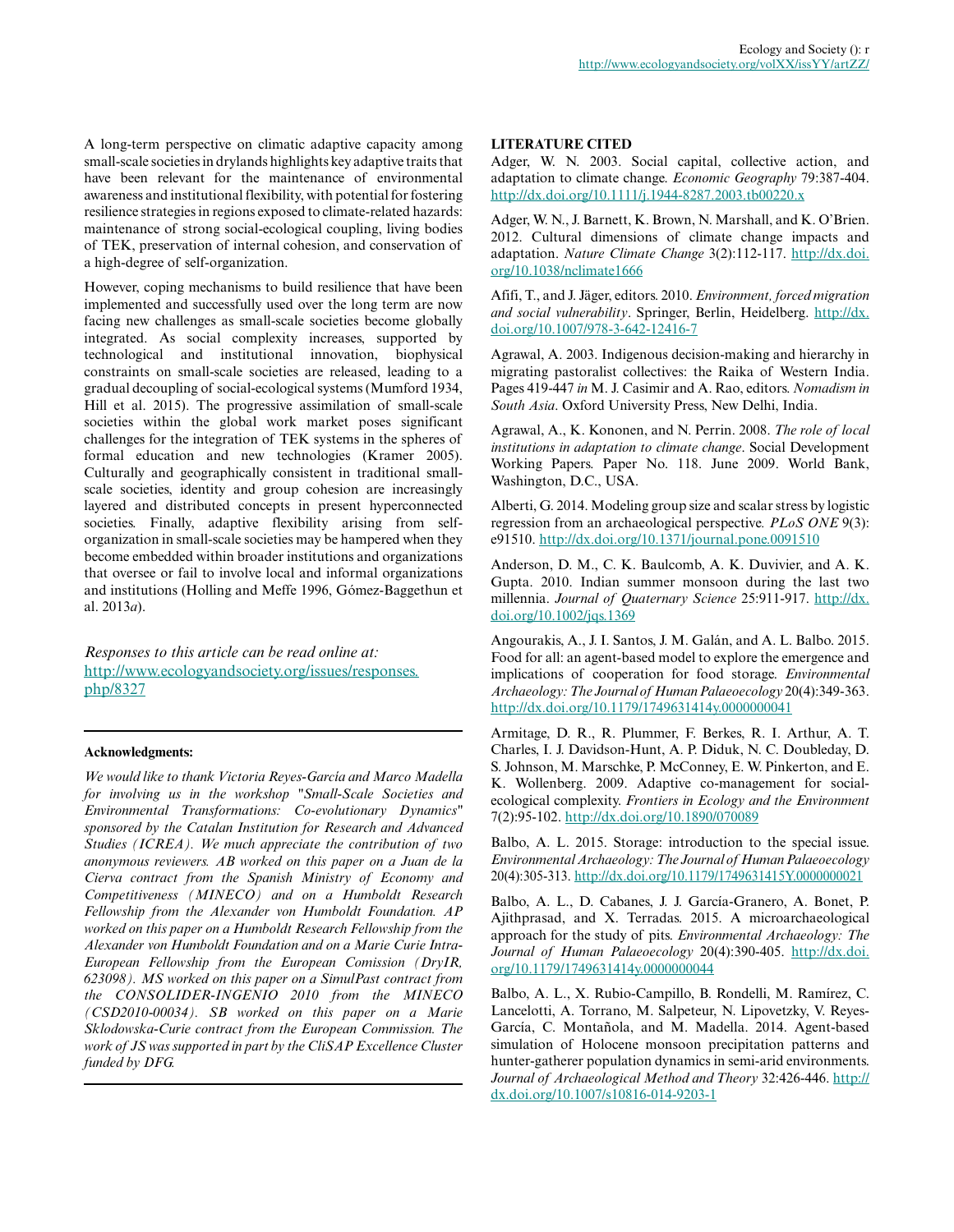Barceló, M. 1986. La qüestió de l'hidraulisme andalusí. Pages 9-36 *in* In M. Barceló, editor. *Les aigües cercades. Els qanat(s) de l'illa de Mallorca*. Institut d'Estudis Baleàrics, Palma de Mallorca, Spain.

Barceló, M. 1989. El diseño de espacios irrigados en al-Andalus: un enunciado de principios generales. Pages 15-40 *in* L. Cara Barrionuevo, editor. *El agua en zonas áridas. Arqueología e Historia. Actas del I Coloquio de Historia y Medio Físico*. Instituto de Estudios Almerienses, Almería, Spain.

Barnett, J., and S. O'Neill. 2010. Maladaptation. *Global Environmental Change* 20(2):211-213. [http://dx.doi.org/10.1016/](http://dx.doi.org/10.1016%2Fj.gloenvcha.2009.11.004) [j.gloenvcha.2009.11.004](http://dx.doi.org/10.1016%2Fj.gloenvcha.2009.11.004) 

Barnosky, A. D., E. A. Hadly, J. Bascompte, E. L. Berlow, J. H. Brown, M. Fortelius, W. M. Getz, J. Harte, A. Hastings, P. A. Marquet, N. D. Martinez, A. Mooers, P. Roopnarine, G. Vermeij, J. W. Williams, R. Gillespie, J. Kitzes, C. Marshall, N. Matzke, D. P. Mindell, E. Revilla, and A. B. Smith. 2012. Approaching a state shift in Earth's biosphere. *Nature* 486(7401):52-58. [http://dx.doi.](http://dx.doi.org/10.1038%2Fnature11018) [org/10.1038/nature11018](http://dx.doi.org/10.1038%2Fnature11018)

Barriendos, M. 2005. Climate and culture in Spain, religious responses to extreme climatic events in the Hispanic Kingdoms (16th-19th centuries). Pages 31-86 *in* W. Behringer, H. Lehmann, and C. Pfister, editors. *Cultural consequences of the Little Ice Age*. Vandenhoech & Ruprecht, Göttingen, Germany.

Bates, B. C., Z. W. Kundzewicz, S. Wu, and J. P. Palutikof. 2008. *Climate change and water*. Technical paper of the Intergovernmental Panel on Climate Change. IPCC Sectetariat, Geneva, Switzerland.

Berkes, F., J. Colding, and C. Folke. 2000. Rediscovery of traditional ecological knowledge as adaptive management. *Ecological Applications* 10(5):1251-1262. [http://dx.doi.](http://dx.doi.org/10.1890%2F1051-0761%282000%29010%5B1251%3Aroteka%5D2.0.co%3B2) [org/10.1890/1051-0761\(2000\)010\[1251:roteka\]2.0.co;2](http://dx.doi.org/10.1890%2F1051-0761%282000%29010%5B1251%3Aroteka%5D2.0.co%3B2)

Berkes, F., and N. J. Turner. 2006. Knowledge, learning and the evolution of conservation practice for social-ecological system resilience. *Human Ecology* 34(4):479-494. [http://dx.doi.](http://dx.doi.org/10.1007/s10745-006-9008-2) [org/10.1007/s10745-006-9008-2](http://dx.doi.org/10.1007/s10745-006-9008-2)

Biagetti, S. 2014. *Ethnoarchaeology of the Kel Tadrart Tuareg. Pastoralism and resilience in Central Sahara*. Springer, Heidelberg, Germany. [http://dx.doi.org/10.1007/978-3-319-08530-2](http://dx.doi.org/10.1007%2F978-3-319-08530-2)

Christian, W. A. 1982. *Local religion in sixteenth century Spain*. Princeton University Press, Princeton, New Jersey, USA.

Clift, P. D., and R. A. Plumb. 2008. *The Asian monsoon: causes, history, effects, circulation*. Cambridge University Press, Cambridge, UK. [http://dx.doi.org/10.1017/cbo9780511535833](http://dx.doi.org/10.1017%2Fcbo9780511535833)

Colding, J., T. Elmqvist, and P. Olsson. 2002. Living with disturbance: building resilience in social-ecological systems. Pages 163-173 *in* F. Berkes, J. Colding, and C. Folke, editors. *Navigating social-ecological systems: building resilience for complexity and change*. Cambridge University Press, Cambridge, UK. [http://dx.](http://dx.doi.org/10.1017%2Fcbo9780511541957.011) [doi.org/10.1017/cbo9780511541957.011](http://dx.doi.org/10.1017%2Fcbo9780511541957.011)

De Saulieu, G., and A. Testart. 2015. Innovations, food storage and the origins of agriculture. *Environmental Archaeology: The Journal of Human Palaeoecology* 20(4):314-320. [http://dx.doi.](http://dx.doi.org/10.1179%2F1749631414Y.0000000061) [org/10.1179/1749631414Y.0000000061](http://dx.doi.org/10.1179%2F1749631414Y.0000000061) 

Diamond, J. 2012. *The world until yesterday: what can we learn from traditional societies?* Viking, New York, New York, USA.

Di Lernia, S., and F. Merighi. 2006. Transitions in the later prehistory of the Libyan Sahara, seen from the Acacus Mountains. Pages 111-122 *in* D. Mattingly, S. McLaren, E. Savage, Y. al-Fasatwi, and K. Gadgood, editors. *The Libyan desert: natural resources and cultural heritage*. Society for Libyan Studies, London, UK.

Dong, S., L. Wen, S. Liu, X. Zhang, J. P. Lassoie, S. Yi, X. Li, J. Li, and Y. Li. 2011. Vulnerability of worldwide pastoralism to global changes and interdisciplinary strategies for sustainable pastoralism. *Ecology and Society* 16(2):10. [online] URL: [http://](http://www.ecologyandsociety.org/vol16/iss2/art10/) [www.ecologyandsociety.org/vol16/iss2/art10](http://www.ecologyandsociety.org/vol16/iss2/art10/) 

Ertsen, M. W., J. T. Murphy, L. E. Purdue, and T. Zhu. 2013. A journey of a thousand miles begins with one small step—human agency, hydrological processes and time in socio-hydrology. *Hydrology and Earth System Sciences Discussions* 18:1369-1382. [http://dx.doi.org/10.5194/hess-18-1369-2014](http://dx.doi.org/10.5194%2Fhess-18-1369-2014)

Fereres, E., and M. A. Soriano. 2007. Deficit irrigation for reducing agricultural water use. *Journal of Experimental Botany* 58(2):147-159. [http://dx.doi.org/10.1093/jxb/erl165](http://dx.doi.org/10.1093%2Fjxb%2Ferl165) 

Flores Cala, J. 2005. *Historia y documentos de los traslados de la virgen del Rocío a la Villa de Almonte 1607-2005*. Cuadernos de Almonte, Huelva, Spain.

Folke, C., J. Colding, and F. Berkes. 2002. Synthesis: building resilience and adaptive capacity in social-ecological systems. Pages 352-387 *in* F. Berkes, J. Colding, and C. Folke, editors. *Navigating social-ecological systems: building resilience for complexity and change*. Cambridge University Press, Cambridge, UK. [http://dx.doi.org/10.1017/cbo9780511541957.020](http://dx.doi.org/10.1017%2Fcbo9780511541957.020)

Food and Agriculture Organization of the United Nations (FAO). 2001. *Pastoralism in the new millenium*. FAO, Rome, Italy.

Fort, J., T. Pujol, and M. Vander Linden. 2012. Modelling the Neolithic transition in the Near East and Europe. *American Antiquity* 77(2):203-219. [http://dx.doi.org/10.7183/0002-7316.77.2.203](http://dx.doi.org/10.7183%2F0002-7316.77.2.203) 

Galvin, K. A. 2009. Transitions: pastoralists living with change. *Annual Review of Anthropology* 38(1):185-198. [http://dx.doi.](http://dx.doi.org/10.1146%2Fannurev-anthro-091908-164442) [org/10.1146/annurev-anthro-091908-164442](http://dx.doi.org/10.1146%2Fannurev-anthro-091908-164442)

García-Barrón , L., M. Aguilar, and A. Sousa. 2011. Evolution of annual rainfall irregularity in the southwest of the Iberian Peninsula. *Theoretical and Applied Climatology* 103(1):13-26. [http://dx.doi.org/10.1007/s00704-010-0280-0](http://dx.doi.org/10.1007%2Fs00704-010-0280-0)

Giansante, C., M. Aguilar, L. Babiano, A. Garrido, A. Gómez, E. Iglesias, W. Lise, L. Moral, and B. Pedregal. 2003. Institutional adaptation to changing risk of water scarcity in the lower Guadalquivir Basin. *Natural Resources Journal* 42:521-563.

Gifford-Gonzalez, D., and O. Hanotte. 2011. Domesticating animals in Africa: implications of genetic and archaeological findings. *Journal of World Prehistory* 24(1):1-23. [http://dx.doi.](http://dx.doi.org/10.1007%2Fs10963-010-9042-2) [org/10.1007/s10963-010-9042-2](http://dx.doi.org/10.1007%2Fs10963-010-9042-2)

Glick, T. F. 1990. El sentido arqueológico de las instituciones hidráulicas. Regadío bereber y regadío español. Pages 154-171 *in*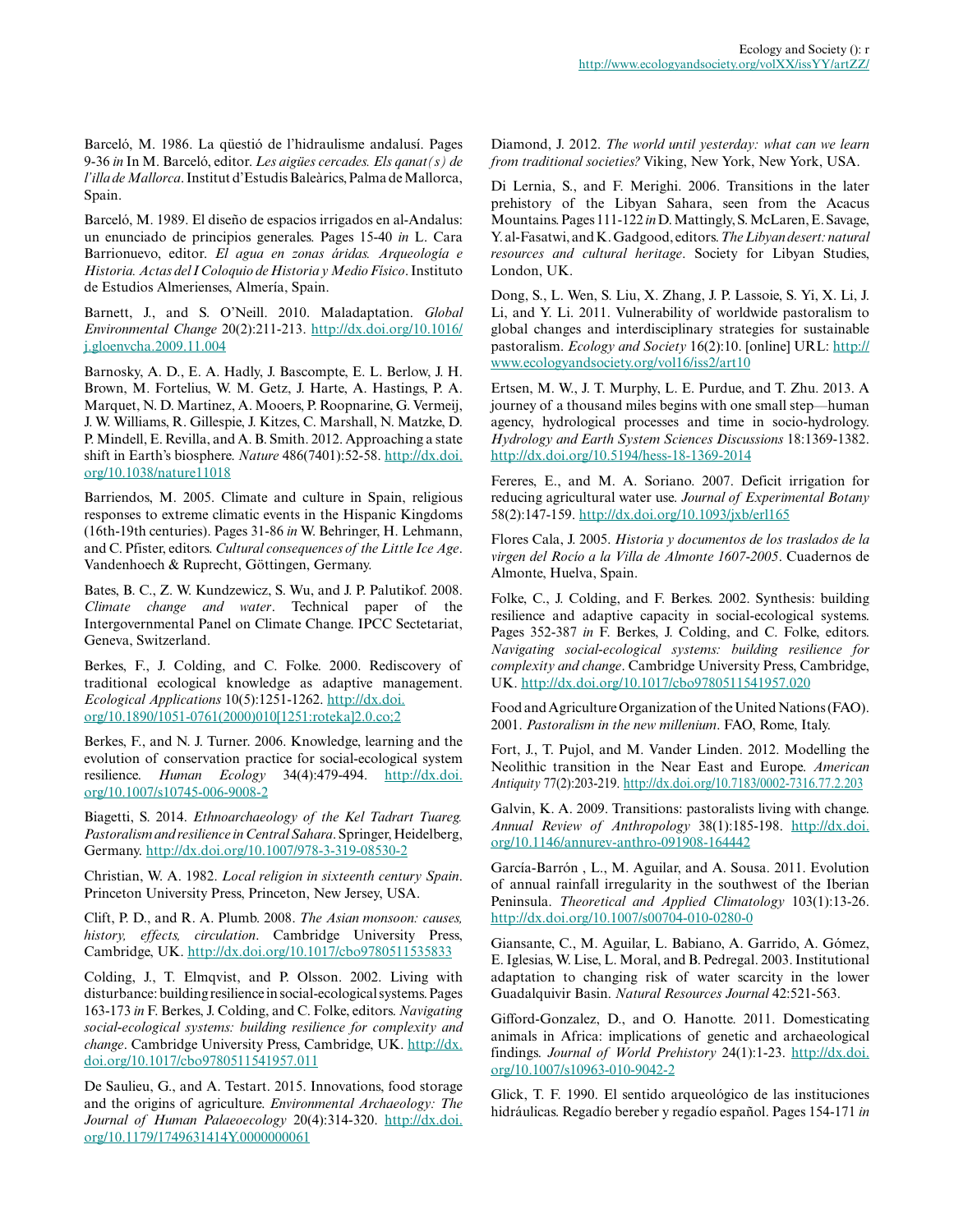*Aragón vive su historia. II Jornadas de Cultura Islámica*. Instituto Occidental de Cultura Islámica, Madrid, Spain.

Gómez-Baggethun, E., E. Corbera, and V. Reyes-García, V. 2013*b*. Traditional ecological knowledge and global environmental change: research findings and policy implications. *Ecology and Society* 18(4):72. [http://dx.doi.org/10.5751/ES-06288-180472](http://dx.doi.org/10.5751%2FES-06288-180472)

Gómez-Baggethun, E., E. Kelemen, B. Martín, I. Palomo, and C. Montes. 2013*a*. Scale misfit in ecosystem service governance as a source of environmental conflict. *Society & Natural Resources* 26:1202-1216.<http://dx.doi.org/10.1080/08941920.2013.820817>

Gómez-Baggethun, E., S. Mingorría, V. Reyes-García, L. Calvet, and C. Montes. 2010. Traditional ecological knowledge trends in the transition to a market economy: empirical study in Doñana natural areas. *Conservation Biology* 24:721-729. [http://dx.doi.](http://dx.doi.org/10.1111%2Fj.1523-1739.2009.01401.x) [org/10.1111/j.1523-1739.2009.01401.x](http://dx.doi.org/10.1111%2Fj.1523-1739.2009.01401.x)

Gómez-Baggethun, E., and V. Reyes-García. 2013. Reinterpreting change in traditional ecological knowledge. *Human Ecology* 41:643-647. [http://dx.doi.org/10.1007/s10745-013-9577-9](http://dx.doi.org/10.1007%2Fs10745-013-9577-9)

Gómez-Baggethun, E., V. Reyes-García, P. Olsson, and C. Montes. 2012. Traditional ecological knowledge and community resilience to environmental extremes: a case study in Doñana, SW Spain. *Global Environmental Change* 22(3):640-650. [http://dx.doi.](http://dx.doi.org/10.1016%2Fj.gloenvcha.2012.02.005) [org/10.1016/j.gloenvcha.2012.02.005](http://dx.doi.org/10.1016%2Fj.gloenvcha.2012.02.005)

Guichard, P. 1976. *Al-Andalus: estructura antropológica de una sociedad islámica en occidente*. Editorial Barral, Barcelona, Spain.

Guijt, I., and J. Thompson. 1994. Landscapes and livelihoods: environmental and socioeconomic dimensions of small-scale irrigation. *Land Use Policy* 11(4):294-308. [http://dx.doi.](http://dx.doi.org/10.1016%2F0264-8377%2894%2990055-8) [org/10.1016/0264-8377\(94\)90055-8](http://dx.doi.org/10.1016%2F0264-8377%2894%2990055-8)

Guinot, E., and F. Esquilache. 2012. La reorganización del paisaje agrario en la huerta de Valencia después de la conquista cristiana. El sistema hidráulico y el parcelario de Montcada y Benifaraig en el siglo XIII. *Debates de Arqueología Medieval* 2:229-276.

Haque, C. E., and D. Etkin. 2007. People and community as constituent parts of hazards: the significance of societal dimensions in hazards analysis. *Natural Hazards* 41(2):271-282. [http://dx.doi.org/10.1007/s11069-006-9035-8](http://dx.doi.org/10.1007%2Fs11069-006-9035-8)

Hardin, G. 1968. The tragedy of the commons. *Science* 162 (3859):1243-1248.

Hill, R., G. A. Dyer, L.-M. Lozada-Ellison, A. Gimona, J. Martin-Ortega, J. Munoz-Rojas, and I. J. Gordon. 2015. A socialecological systems analysis of impediments to delivery of the *Aichi 2020 Targets* and potentially more effective pathways to the conservation of biodiversity. *Global Environmental Change* 34:22-34. [http://dx.doi.org/10.1016/j.gloenvcha.2015.04.005](http://dx.doi.org/10.1016%2Fj.gloenvcha.2015.04.005)

Hoffman, S. M., and A. Oliver-Smith, editors. 2002. *Catastrophe and culture. The anthropology of disaster*. School of Advanced Research Press, Santa Fe, New Mexico, USA.

Holling, C. S., and G. K. Meffe. 1996. Command and control and the pathology of natural resource management. *Conservation Biology* 10(2):328-337. [http://dx.doi.org/10.1046/](http://dx.doi.org/10.1046/j.1523-1739.1996.10020328.x) [j.1523-1739.1996.10020328.x](http://dx.doi.org/10.1046/j.1523-1739.1996.10020328.x) 

Hussein, K. 1998. *Conflicts between farmers and herders in the semi-arid Sahel and East Africa: a review*. International Institute for Environment and Development, London, UK.

Iniesta-Arandia, I., D. García del Amo, A. P. García-Nieto, C. Piñeiro, C. Montes, and B. Martín-López. 2015. Factors influencing local ecological knowledge maintenance in Mediterranean watersheds: insights for environmental policies. *AMBIO* 44(4):285-296 [http://dx.doi.org/10.1007/s13280-014-0556-1](http://dx.doi.org/10.1007%2Fs13280-014-0556-1) 

Intergovernmental Panel on Climate Change (IPCC). 2012. *Managing the risks of extreme events and disasters to advance climate change adaptation*. Special Report of Working Groups I and II of the Intergovernmental Panel on Climate Change. C. B. Field, V. Barros, T. F. Stocker, D. Qin, D. J. Dokken, K. L. Ebi, M.D. Mastrandrea, K. J. Mach, G.-K. Plattner, S. K. Allen, M. Tignor, and P. M. Midgley, editors. Cambridge University Press, Cambridge, UK.

Johnson, G. A. 1982. Organizational structure and scalar stress. Pages 389-421 *in* C. Renfrew, M. J. Rowlands, and B. A. Segraves, editors. *Theory and explanation in archaeology. The Southampton Conference*. Academic Press, New York, New York, USA.

Kavoori, P. S. 1996. *Pastoralism in expansion: the transhuming sheep herders of western Rajasthan*. Dissertation. Institute of Social Studies, The Hague, Netherlands.

Kirchner, H. 2009. Original design, tribal management and modifications in medieval hydraulic systems in the Balearic Islands (Spain). *World Archaeology* 41(1):151-168. [http://dx.doi.](http://dx.doi.org/10.1080%2F00438240802668222) [org/10.1080/00438240802668222](http://dx.doi.org/10.1080%2F00438240802668222) 

Kramer, K. L. 2005. *Maya children. Helpers at the farm*. Harvard University Press, Boston, Massachusetts, USA.

Kristofferson, A. H. A., and F. Berkes. 2005. Adaptive comanagement of Arctic char in Nunavut Territory. Pages 249-268 *in* F. Berkes, R. Huebert, H. Fast, M. Manseau, and A. Diduck, editors. *Breaking ice: renewable resource and ocean management in the Canadian North*. University of Calgary Press, Calgary, Alberta, Canada.

Kuijt, I. 2015. The Neolithic refrigerator on a Friday night: how many people are coming to dinner, and just what should I do with the slimy veggies in the back of the fridge. *Environmental Archaeology: The Journal of Human Palaeoecology* 20(4):321-336. [http://dx.doi.org/10.1179/1749631415y.0000000003](http://dx.doi.org/10.1179%2F1749631415y.0000000003)

Kuijt, I., and B. Finlayson. 2009. Evidence for food storage and predomestication granaries 11,000 years ago in the Jordan Valley. *Proceedings of the National Academy of Sciences of the United States of America* 106(27):10966-10970. [http://dx.doi.org/10.1073/](http://dx.doi.org/10.1073/pnas.0812764106) [pnas.0812764106](http://dx.doi.org/10.1073/pnas.0812764106) 

López-Taillefert, M.A. 1998. *Las Venidas de Ntra. Sra. del Rocío a la villa de Almonte (1607-1998)*. Hermandad Matriz de Almonte, Huelva, Spain.

Maas, A., and R. L. Anderson. 1978. ...*And the desert shall rejoice: conflict, growth and justice in arid environments*. MIT Press, Cambridge, Massachusetts, USA.

Mabry, J. B., editor. 1996*a*. *Canals and communities. Small-scale irrigation systems*. University of Arizona Press, Tucson, Arizona, USA.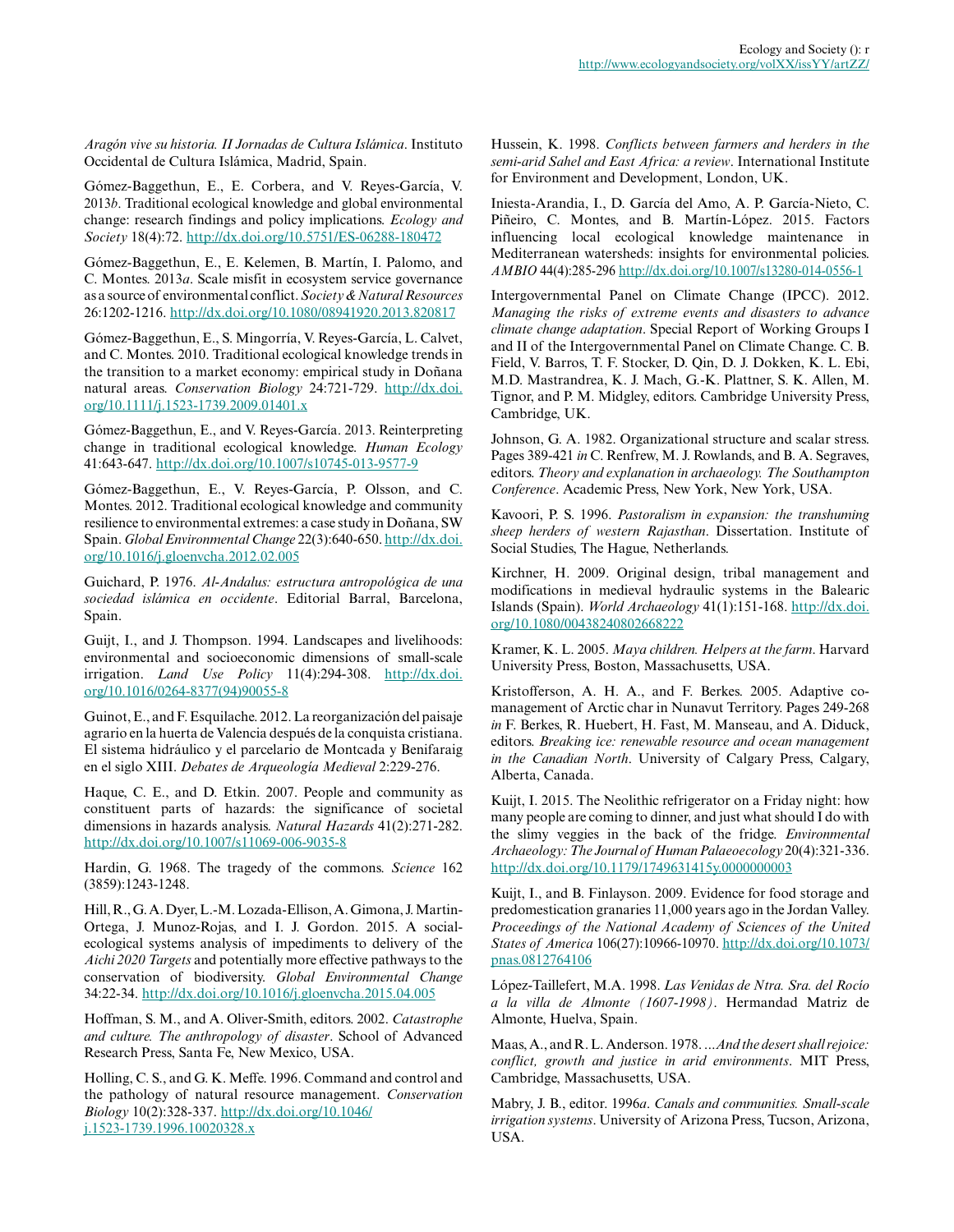Mabry, J. B. 1996*b*. The ethnology of local irrigation. Pages 3-32 *in* J. B. Mabry, editor. *Canals and communities. Small-scale irrigation systems*. University of Arizona Press, Tucson, Arizona, USA.

Marshall, F. 2000. The origins and spread of domestic animals in East Africa. Pages 191-221 *in* R. Blench and K. C. McDonald, editors. *The origins and development of African livestock: archaeology, genetics, linguistics and ethnography*. UCL Press, London, UK.

Martínez-Fernández, J., M. A. Esteve-Selma, I. Baños-González, F. Carreño, and A. Moreno. 2013. Sustainability of Mediterranean irrigated agro-landscapes. *Ecological Modelling* 248:1-19. [http://dx.doi.org/10.1016/j.ecolmodel.2012.09.018](http://dx.doi.org/10.1016%2Fj.ecolmodel.2012.09.018)

Mattingly, D. J., and M. Sterry. 2013. The first towns in the central Sahara. *Antiquity* 87(336):503-518. [http://dx.doi.org/10.1017/](http://dx.doi.org/10.1017%2Fs0003598x00049097) [s0003598x00049097](http://dx.doi.org/10.1017%2Fs0003598x00049097)

McCarthy, N., B. Swallow, M. Kirk, and P. Hazell, editors. 2000. *Property rights, risk, and livestock development in Africa*. International Food Policy Research Institute, Washington, D.C., USA, and International Livestock Research Institute, Nairobi, Kenya.

McGlade, J. 2014. Simulation as narrative: contingency, dialogics, and the modeling conundrum. *Journal of Archaeological Method and Theory* 21(2):288-305. [http://dx.doi.org/10.1007/s10816-014-9201-3](http://dx.doi.org/10.1007%2Fs10816-014-9201-3)

McIntosh, R. J., J. A. Tainter, and S. K. McIntosh. 2000. Climate, history and human action. Pages 1-43 *in* R. J. McIntosh, J. A. Tainter, and S. K. McIntosh, editors. *The way the wind blows: climate, history, and human action*. Columbia University Press, New York, New York, USA.

Meier, R. L. 1972. Communications stress. *Annual Review of Ecology and Systematics* 3:289-314. [http://dx.doi.org/10.1146/](http://dx.doi.org/10.1146%2Fannurev.es.03.110172.001445) [annurev.es.03.110172.001445](http://dx.doi.org/10.1146%2Fannurev.es.03.110172.001445) 

Mori, L. 2013. Life and death at Fewet. Pages 375-387 *in* L. Mori, editor. *Life and death of a rural village in Garamantian times*. Edizioni All'Insegna del Giglio, Firenze, Italy.

Mumford, L. 1934. *Technics and civilization*. Harcourt, Brace & Company, New York, New York, USA.

Ngaruiya, W. G., J. Scheffran, and L. Yang. 2015. Social networks in water governance and climate adaptation in Kenya. Pages 151-167 *in* W. Leal Filho and V. Sümer, editors. *Sustainable water use and management*. Springer, Berlin, Germany. [http://dx.doi.](http://dx.doi.org/10.1007%2F978-3-319-12394-3_8) [org/10.1007/978-3-319-12394-3\\_8](http://dx.doi.org/10.1007%2F978-3-319-12394-3_8) 

Nori, M., and J. Davies. 2007. *Change of wind or wind of change? Climate change, adaptation and pastoralism*. World Initiative for Sustainable Pastoralism. International Union for Conservation of Nature, Nairobi, Kenya.

Nori, M., M. Taylor, and A. Sensi. 2008. *Browsing on fences: pastoral land rights, livelihoods and adaptation to climate change*. International Institute for Environment and Development, London, UK.

O'Brien, M. J., and R. A. Bentley. 2015. The role of food storage in human niche construction: an example from Neolithic Europe. *Environmental Archaeology: The Journal of Human Palaeoecology* 20(4):364-378. [http://dx.doi.org/10.1179/1749631414y.0000000053](http://dx.doi.org/10.1179%2F1749631414y.0000000053) 

Ojeda, J. F. 1987. *Organización del territorio en Doñana y su entorno próximo. (Almonte)*. Siglos XVIII-XX. Ministerio de Agricultura, Instituto Nacional para la Conservación de la Naturaleza, Madrid, Spain.

Oliver-Smith, A. 1999. What is a disaster?: anthropological perspectives on a persistent question. Pages 18-34 *in* A. Oliver-Smith and S. Hoffmann, editors. *The angry earth: disaster in anthropological perspective*. Routledge, New York, New York, USA.

Ostrom, E. 1990. *Governing the commons: the evolution of institutions for collective action*. Cambridge University Press, Cambridge, UK.<http://dx.doi.org/10.1017/CBO9780511807763>

Oteros-Rozas, E., R. Ontillera-Sánchez, P. Sanosa, E. Gómez-Baggethun, V. Reyes-García, and J. A. González. 2013. Traditional ecological knowledge among transhumant pastoralists in Mediterranean Spain. *Ecology and Society* 18(3):33. [http://dx.](http://dx.doi.org/10.5751%2FES-05597-180333) [doi.org/10.5751/ES-05597-180333](http://dx.doi.org/10.5751%2FES-05597-180333)

Patel, A. K. 2009. Occupational histories, settlements, and subsistence in Western India: what bones and genes can tell us about the origins and spread of pastoralism. *Anthropozoologica* 44:173-188. [http://dx.doi.org/10.5252/az2009n1a8](http://dx.doi.org/10.5252%2Faz2009n1a8)

Pelling, M., and C. High. 2005. Understanding adaptation: what can social capital offer assessments of adaptive capacity? *Global Environmental Change* 15:308-319. [http://dx.doi.org/10.1016/j.](http://dx.doi.org/10.1016/j.gloenvcha.2005.02.001) [gloenvcha.2005.02.001](http://dx.doi.org/10.1016/j.gloenvcha.2005.02.001)

Pérez, I., M. A. Janssen, A. Tenza, A. Giménez, A. Pedreño, and M. Giménez. 2011. Resource intruders and robustness of socialecological systems: an irrigation system of Southeast Spain, a case study. *International Journal of the Commons* 5(2):410-432. <http://dx.doi.org/10.18352/ijc.278>

Piguet, É., A. Pécoud, and P. De Guchteneire. 2011. *Migration and climate change*. Political Studies Review. Volume 11. Cambridge University Press, Cambridge, UK.

Puy, A., and A. L. Balbo. 2013. The genesis of irrigated terraces in al-Andalus. A geoarchaeological perspective on intensive agriculture in semi-arid environments (Ricote, Murcia, Spain). *Journal of Arid Environments* 89:45-56. [http://dx.doi.org/10.1016/](http://dx.doi.org/10.1016/j.jaridenv.2012.10.008) [j.jaridenv.2012.10.008](http://dx.doi.org/10.1016/j.jaridenv.2012.10.008) 

Puy, A., A. L. Balbo, and O. Bubenzer. 2016. Radiocarbon dating of agrarian terraces by means of buried soils. *Radiocarbon*, available on CJO2016. [http://dx.doi.org/10.1017/RDC.2015.21](http://dx.doi.org/10.1017%2FRDC.2015.21)

Pyhälä, A., Á. Fernández-Llamazares, H. Lehvävirta, A. Byg, I. Ruiz-Mallén, M. Salpeteur, and T. F. Thornton. 2016. Global environmental change: local perceptions, understandings, and explanations. *Ecology and Society* 21(3) *in press*.

Retamero, F. 1998. Un conjunto de reglas sabias y ordenadas. La disciplina agraria del sultán. Pages 61-66 *in* C. Laliena and J. Utrilla, editors. *De Toledo a Huesca. Sociedades medievales en transición a finales del siglo XI (1080-1100)*. Institución Fernando el Católico, Zaragoza, Spain.

Reyes-García, V., M. Guèze, A. C. Luz, J. Paneque-Gálvez, M. J. Macía, M. Orta-Martínez, J. Pino, and X. Rubio-Campillo. 2013. Evidence of traditional knowledge loss among a contemporary indigenous society. *Evolution & Human Behavior* 34(4):249-257. [http://dx.doi.org/10.1016/j.evolhumbehav.2013.03.002](http://dx.doi.org/10.1016%2Fj.evolhumbehav.2013.03.002)